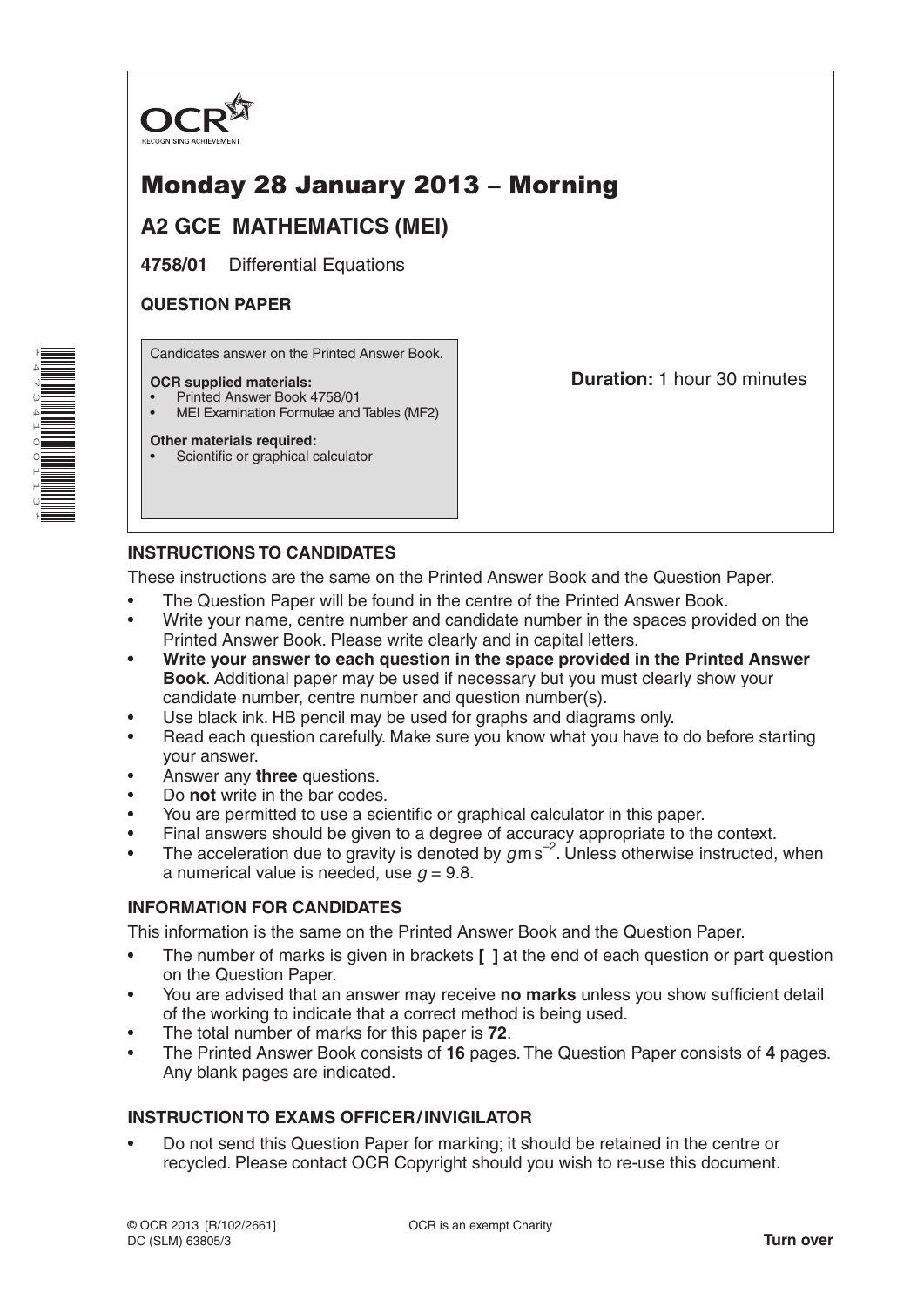**1**  The differential equation

$$
\frac{d^3y}{dx^3} + 2\frac{d^2y}{dx^2} - 5\frac{dy}{dx} - 6y = \sin x
$$

is to be solved.

**(i)** Show that 2 is a root of the auxiliary equation. Find the other two roots and hence find the general solution of the differential equation. **[10]** 

When 
$$
x = 0
$$
,  $y = 1$  and  $\frac{dy}{dx} = 0$ . Also, y is bounded as  $x \to \infty$ .

- **(ii)** Find the particular solution. **[6]**
- **(iii)** Write down an approximate solution for large positive values of  $x$ . Calculate the amplitude of this approximate solution and sketch the solution curve for large positive *x*. **[4]**

Suppose instead that a solution is required that is bounded as  $x \rightarrow -\infty$ .

- (iv) Determine whether there is a solution for which  $y = 1$  and  $\frac{dy}{dx} = 0$  when  $x = 0$ . [4]
- **2**  A ball of mass *m*kg falls vertically from rest through a liquid. At time *t*s, the velocity of the ball is *v*ms –1 and the ball has fallen a distance *x*m. The forces on the ball are its weight and a total upwards force of *R*N. A student investigates three models for *R*.

In the first model  $R = mkv$ , where k is a positive constant.

(i) Show that 
$$
\frac{dv}{dt} = 9.8 - kv
$$
 and hence find v in terms of t and k. [7]

The terminal velocity of the ball is observed to be  $7 \text{ m s}^{-1}$ .

 $\left( \textbf{ii} \right)$  Find *k*.  $\left[ \textbf{1} \right]$ 

In the second model,  $R = 0.2mv^2$ .

**(iii)** Find *v* in terms of *t*. Show that your solution is consistent with a terminal velocity of  $7 \text{ m s}^{-1}$ . –1. **[10]**

In the third model,  $R = 0.529mv^{\frac{3}{2}}$ . Euler's method is to be used to solve for *v* numerically.

The algorithm is given by  $t_{r+1} = t_r + h$ ,  $v_{r+1} = v_r + h\dot{v}_r$  with  $(t_0, v_0) = (0, 0)$ .

(iv) Show that 
$$
\frac{dv}{dt} = 9.8 - 0.529v^{\frac{3}{2}}
$$
 and find v when  $t = 0.2$  using Euler's method with a step length of 0.1.

**(v)** Show that this model is consistent with a terminal velocity of approximately  $7 \text{ m s}^{-1}$ . [1]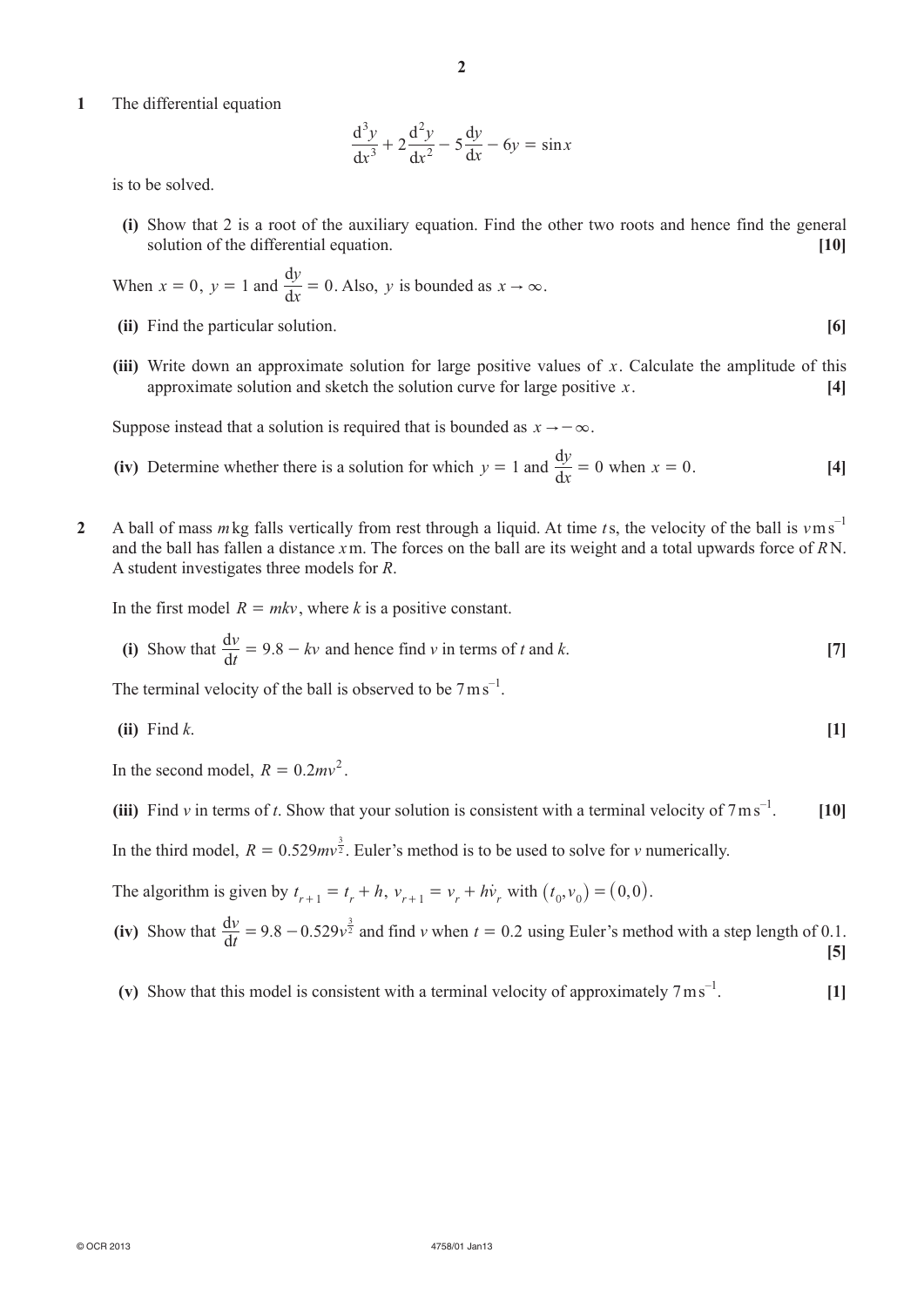**3 (a)**  Solve the differential equation

$$
\frac{\mathrm{d}y}{\mathrm{d}x} - y \tan x = \sin x
$$

to find *y* in terms of *x* subject to the condition  $y = 1$  when  $x = 0$ . [9]

**(b)** Consider the differential equations

$$
\frac{dy}{dx} + f(x)y = g(x),
$$
 (1)  

$$
\frac{dy}{dx} + f(x)y = 0.
$$
 (2)

Show that if  $y = p(x)$  satisfies (1) and  $y = c(x)$  satisfies (2), then  $y = p(x) + Ac(x)$  satisfies (1), where  $\vec{A}$  is an arbitrary constant. **[5]**  $\begin{bmatrix} 5 \end{bmatrix}$ 

 **(c)**  The differential equation

$$
\frac{dy}{dx} + \frac{2y}{x} = 2e^{x^2} \left(\frac{x^2 + 1}{x}\right) \tag{3}
$$

is to be solved.

- **(i)** Verify that  $y = e^{x^2}$  satisfies (3). **[3]**
- **(ii)** Find the general solution of  $\frac{dy}{dx}$  $\frac{dy}{dx} + \frac{2y}{x} = 0$  $+\frac{2y}{x} = 0$ , giving *y* in terms of *x*. [4]
	- **(iii)** Use the result of part **(b)** to find a solution of (3) for which  $y = 1$  when  $x = 1$ . **[3]**
- **4**  The simultaneous differential equations

$$
\frac{dx}{dt} = -\frac{1}{2}x - \frac{3}{2}y + t
$$

$$
\frac{dy}{dt} = \frac{3}{2}x - \frac{1}{2}y + 2t
$$

are to be solved.

- **(i)** Eliminate *y* to obtain a second order differential equation for *x* in terms of *t*. Hence find the general solution for *x*. **[13]**
- **(ii)** Find the corresponding general solution for *y*.

When  $t = 0$ ,  $x = 1$  and  $y = 0$ .

- **(iii)** Find the particular solutions. **[3]**
- **(iv)** Show that in this case  $x + y$  tends to a finite limit as  $t \to \infty$  and state its value. Determine whether  $x + y$  is equal to this limit for any values of *t*. **[4]**